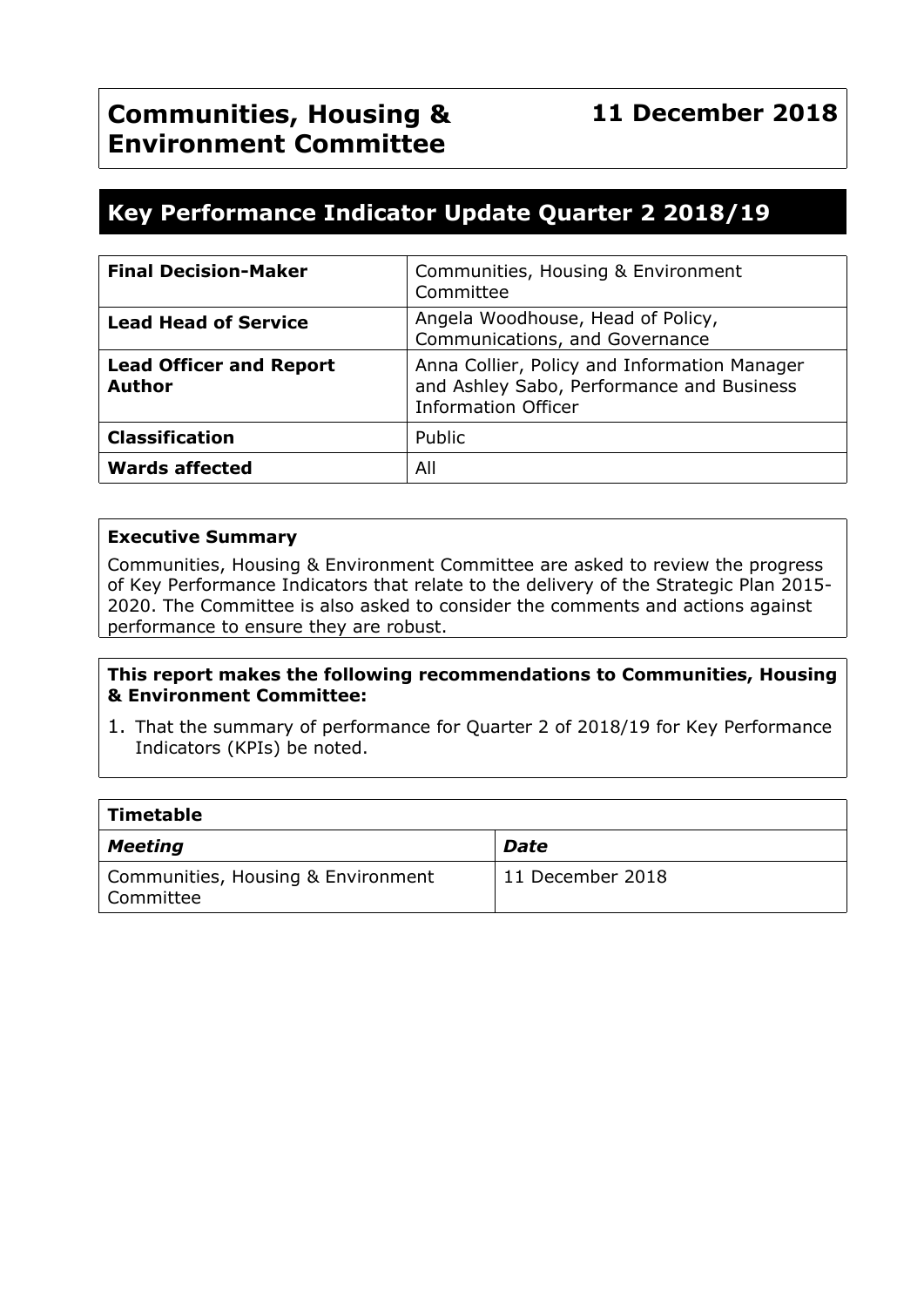# **Key Performance Indicator Update Quarter 2 2018/19**

#### **1. INTRODUCTION AND BACKGROUND**

- 1.1 Having a comprehensive set of actions and performance indicators ensures that the Council delivers against the priorities and actions set in the Strategic Plan.
- 1.2 Performance indicators are judged in two ways. Firstly on whether performance has improved, sustained or declined, compared to the same period in the previous year. This is known as direction. Where there is no previous data, no assessment of direction can be made.
- 1.3 The second way is to look at whether an indicator has achieved the target set and is known as PI status. If an indicator has achieved or exceeded the annual target they are rated green. If the target has been missed but is within 10% of the target it will be rated amber, and if the target has been missed by more than 10% it will be rated red.
- 1.4 Some indicators will show an asterisk (\*) after the figure. These are provisional values that are awaiting confirmation. Data for some of the indicators were not available at the time of reporting. In these cases a date has been provided for when the information is expected.
- 1.5 Contextual indicators are not targeted but are given a direction. Indicators that are not due for reporting or where there is delay in data collection are not rated against targets or given a direction.

### **2. Quarter 1 Performance Summary**

- 2.1 There are 27 key performance indicators (KPIs) which were developed with Heads of Service and unit managers, and agreed by the four Service Committees for 2018/19. 13 are reported to the Committee for this quarter.
- 2.2 Overall, 90% (9) of targeted KPIs reported this quarter achieved their target compared to 75% (6) in quarter 1 and 78% (7) in the same quarter last year.
- 2.3 There are 3 contextual indicators (indicators without targets) represented in the chart below as N/A, these indicators were requested for inclusion as they are important to assessing how the council is performing by examining the outcomes. These indicators are; the percentage of littering reports attended to, the number of households living in temporary accommodation at the last night of the month and the number of households living in nightly paid temporary accommodation on the last night of the month.

| <b>RAG Rating</b> | Green | Amber            | <b>Red</b>  | N/A | <b>Total</b> |
|-------------------|-------|------------------|-------------|-----|--------------|
| <b>KPIs</b>       |       |                  |             |     |              |
| <b>Direction</b>  | Uɒ    | <b>No Change</b> | <b>Down</b> | N/A | <b>Total</b> |
| Last Year         |       |                  |             |     |              |
| Last Quarter      |       |                  |             |     |              |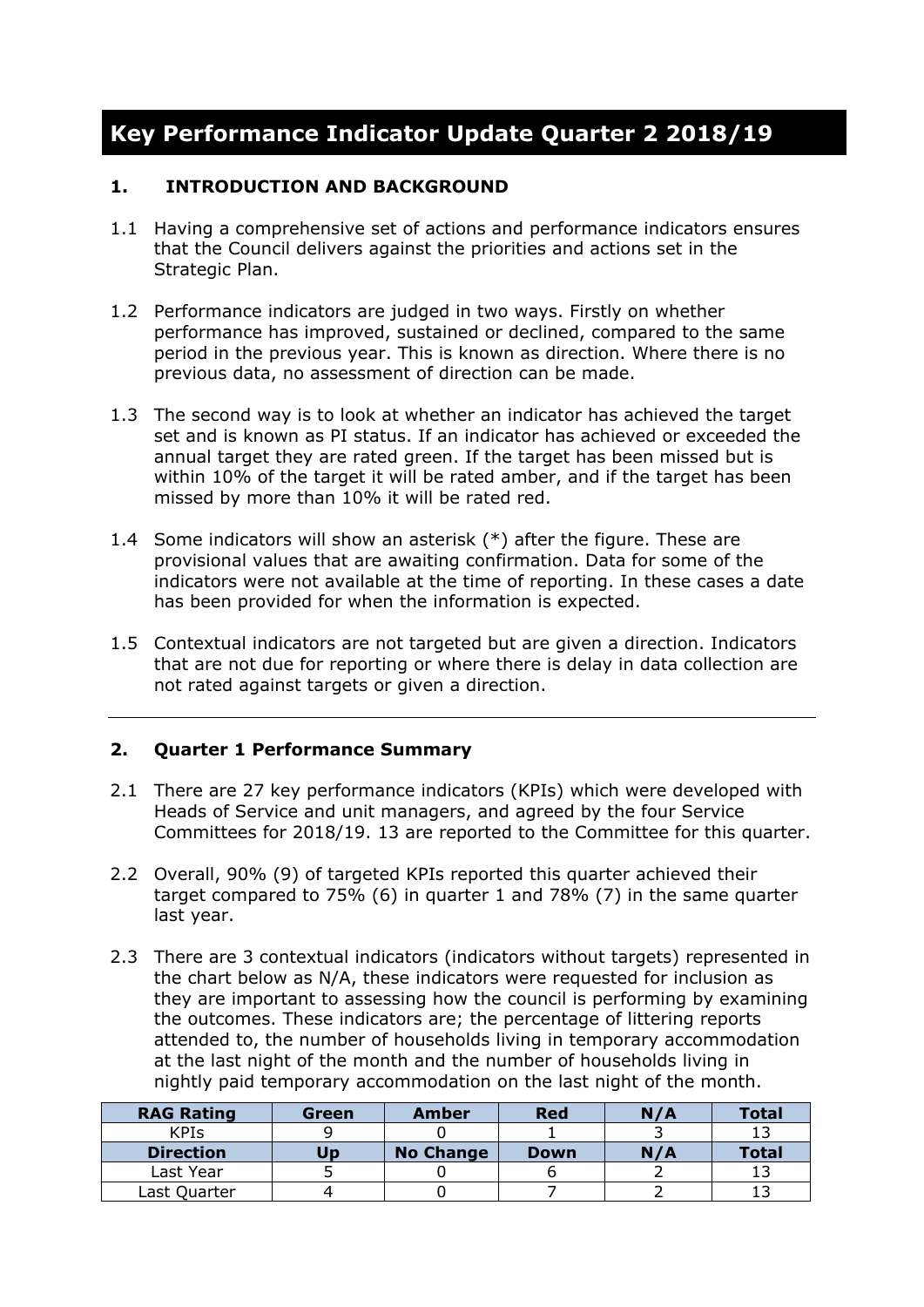#### **3. Performance by Priority**

#### **Priority 1: Keeping Maidstone Borough an attractive place for all**

- 3.1 The percentage of reports of littering attended was 54.4%. This is calculated by taking the number of reports received from residents about littering divided the number of these that required additional action (for example litter picking or a mechanical sweep). The objective for the team is to reduce the amount of responsive work required due to the schedules being sufficient to deliver a clean borough.
- 3.2 This quarter has seen improvements to the schedules implemented which has reduced the amount of responsive actions required. It is impossible to eliminate all responsive action as incidences of littering unfortunately can occur any time after a road has been cleaned. The target is to get below 50%.
- 3.3 The percentage of fly tips resulting in enforcement action was 83.3% against a target of 50%. In this quarter the new Waste Crime Officer joined the team along with the second on-street enforcement officer. This has resulted in a significant increase in enforcement activity and the issuing of FPNs and warnings. The team are also now carrying out regular joint operations with the Police and have taken action to seize vehicles from offenders. This performance is exceptionally high and over the course of the year may not be sustainable.
- 3.4 The percentage of fly-tips cleared or assessed within 2 working days was 90.27% against a target of 89% and the percentage of fly-tips cleared or assessed within 4 working days was 94.97% against a target of 94%. The targets have been achieved due to collaborative working between the Cleansing and Waste Crime Team. With these two teams working within the same depot a greater ability to deal with reports and sharing of information.
- 3.5 54.34% of household waste was sent for reuse, recycling, or composting during quarter 2. Performance has continued to be maintained at the higher level due to lower contamination and higher levels of food waste recycling. This follows substantial work to re-engage residents with the service. Garden waste has seen a decline due to the exceptionally dry, hot weather, however refuse has also been lower than expected, possibly due to the work to tackle waste accumulations in flats and the holiday period.
- 3.6 The percentage of relevant land and highways that is assessed as having acceptable levels of litter was 99.7% against a target of 94%. The level of "acceptable" litter is defined by the DEFRA Code of Practice and means the road is predominately free of litter with no accumulations. The high performance has been due to increase litter picking of rural roads and a greater amount of resource targeting littering along high speed roads.
- 3.7 The percentage of relevant land and highways that is assessed as having acceptable levels of detritus was 97.7% against a target of 94%. Detritus is the breakdown of organic matter on the highway. This does not include leaves until they have broken down and are no longer recognisable as leaves. Detritus build up is more indicative of the effectiveness of the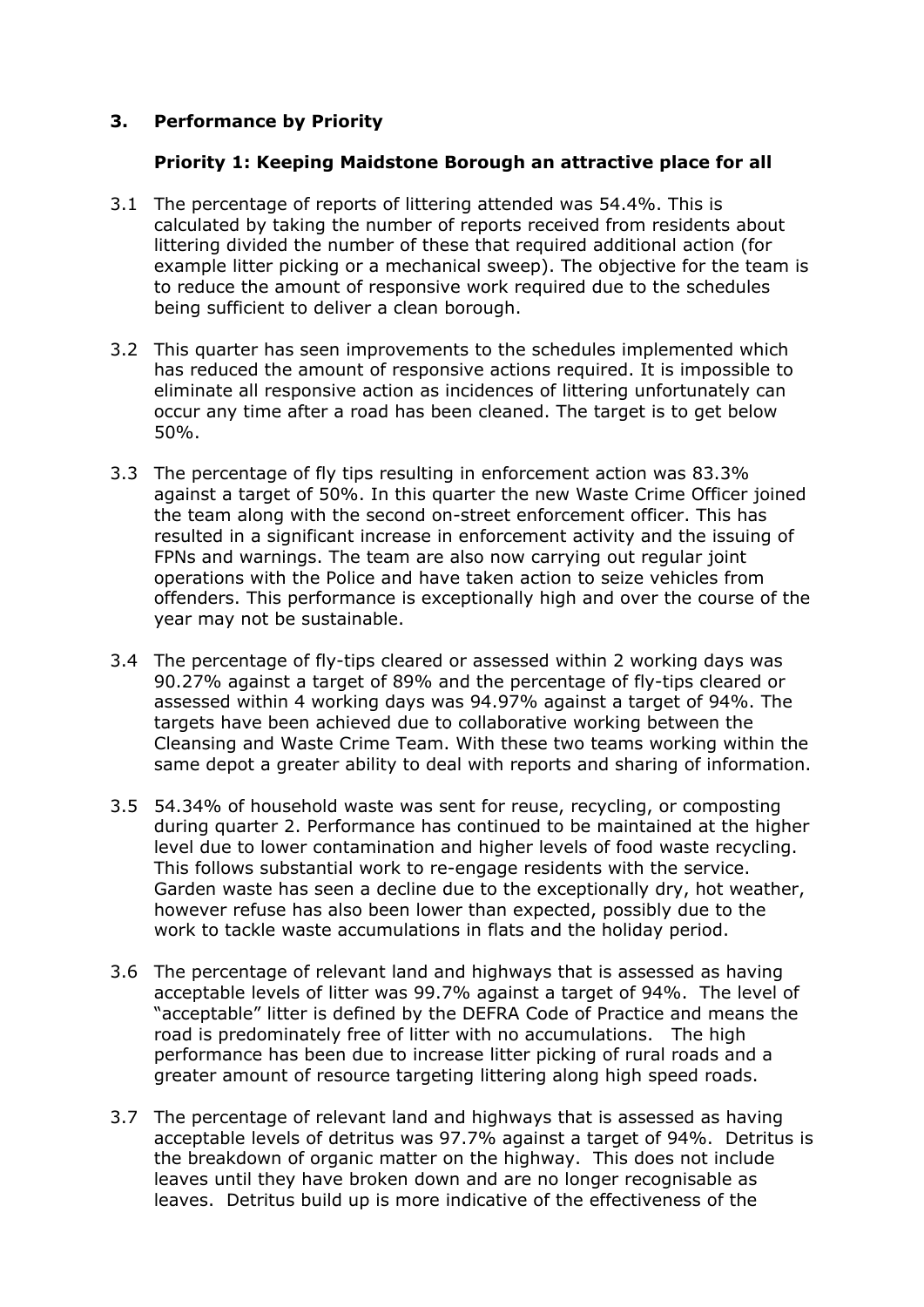Council's sweeping schedules. The good performance was achieved due to an increase of mechanical sweeping in residential areas during the school holiday period as there were less parked cars.

3.8 The percentage of spend and allocation of Disabled Facilities Grant Budget (YTD) was 45.9% against a target of 45%. With new staff in post, progress with improving delivery will continue. Demand for grant remains strong and the expectation with this level of demand is the target will be met.

#### **Priority 2: Securing a successful economy for Maidstone Borough**

- 3.9 The number of households housed through housing register this quarter was 152 against a target of 150. The quarter is lower than the previous quarter's figure of 173 due to less properties coming through from Registered Providers and a smaller amount of new build units being completed during this quarter.
- 3.10 The number of affordable homes delivered (gross) was 50 against a quarterly target of 45. There have been a total of 128 affordable homes delivered for the first two quarters of the year, exceeding the mid-year target by 38 homes. We remain on track to achieve the year-end target.
- 3.11 This quarter the Prevention Duty was ended to 48 households as a result of accommodation having been secured for a minimum of 6 months. A further 27 households were owed the Relief Duty and this was ended as a result of accommodation being available for a minimum of 6 months. Due to the new measure of reporting against this KPI the target is unlikely to be met but will act as a benchmark for target setting for the next financial year.
- 3.12 The number of households living in temporary accommodation on last night of the month was 135, which is an increase of 25 on the previous quarter. Of these, 75 were nightly paid, 52 were within our own stock, and 8 were by Registered Social Landlords. The ongoing implementation and awareness of the Homelessness Reduction Act in April 2018 continues to have a significant rise in the numbers accommodated within temporary accommodation.
- 3.13 The number of households living in nightly paid temporary accommodation (TA) on the last night of the month was 75, which is an increase of 21 on the previous quarter. This is the total number of nightly paid accommodation from private landlords, hotels and B&Bs. We have seen a continual rise since quarter 4 of 2017/18 as the numbers in TA continue to rise. These nights are predominantly in Maidstone, however some cover Medway, Swale, Gravesham and Ashford. The average nightly cost of temporary accommodation is as follows: 1 bed is £35, 2 beds is £45 and 3– 4 beds starting from £55. However the use of hotels and B&B drives this cost up.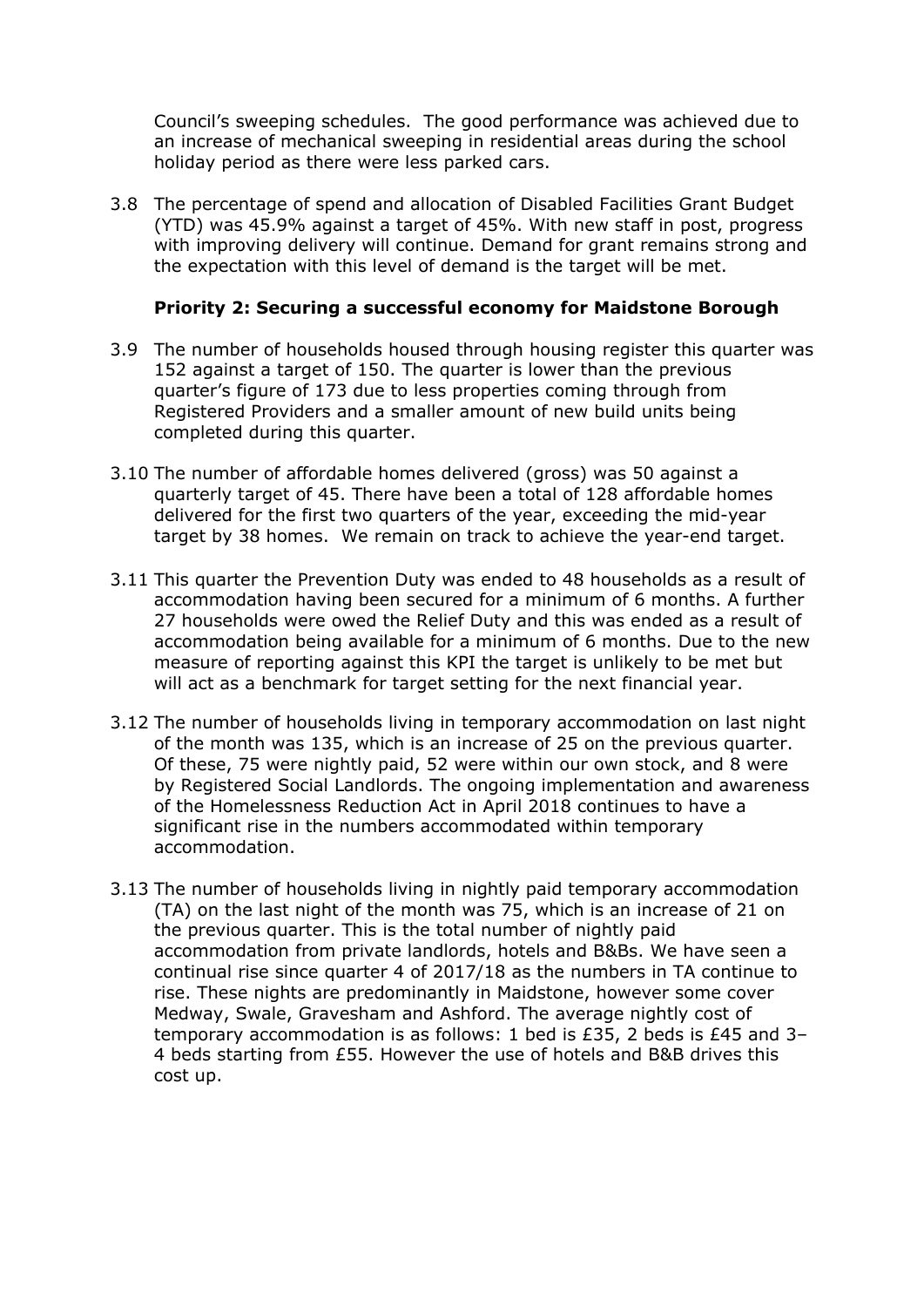# **4. RISK**

4.1 This report is presented for information only, committees, managers and heads of service can use performance data to identify service performance and this data can contribute to risk management.

#### **5. CONSULTATION RESULTS AND PREVIOUS COMMITTEE FEEDBACK**

5.1 The Key Performance Indicator Update is reported quarterly to the Service Committees; Communities Housing and Environment Committee, Strategic Planning, Sustainability and Transportation Committee, and Heritage Culture and Leisure Committee. Each Committee receives a report on the relevant priority action areas. The report is also presented to Policy & Resources Committee, reporting only on the priority areas of: A clean and safe environment, regenerating the Town Centre, and a home for everyone.

#### **6. NEXT STEPS: COMMUNICATION AND IMPLEMENTATION OF THE DECISION**

6.1 The Council could choose not to monitor the Strategic Plan and/or make alternative performance management arrangements, such as frequency of reporting. This is not recommended as it could lead to action not being taken against performance during the year, and the Council failing to deliver its priorities.

| <b>Issue</b>                                | <b>Implications</b>                                                                                                                                                                                                                                                                                                                                            | Sign-off                                          |
|---------------------------------------------|----------------------------------------------------------------------------------------------------------------------------------------------------------------------------------------------------------------------------------------------------------------------------------------------------------------------------------------------------------------|---------------------------------------------------|
| Impact on<br>Corporate<br><b>Priorities</b> | The key performance indicators and<br>strategic actions are part of the Council's<br>overarching Strategic Plan 2015-20 and<br>play an important role in the achievement<br>of corporate objectives. They also cover a<br>wide range of services and priority areas,<br>for example waste and recycling.                                                       | Head of Policy,<br>Communications<br>& Governance |
| <b>Risk</b><br><b>Management</b>            | The production of robust performance<br>reports ensures that the view of the<br>Council's approach to the management of<br>risk and use of resources is not undermined<br>and allows early action to be taken in order<br>to mitigate the risk of not achieving targets<br>and outcomes.                                                                       | Head of Policy,<br>Communications<br>& Governance |
| <b>Financial</b>                            | Performance indicators and targets are<br>closely linked to the allocation of resources<br>and determining good value for money. The<br>financial implications of any proposed<br>changes are also identified and taken into<br>account in the Council's Medium Term<br>Financial Plan and associated annual budget<br>setting process. Performance issues are | Senior Finance<br>Officer (Client)                |

### **7. CROSS-CUTTING ISSUES AND IMPLICATIONS**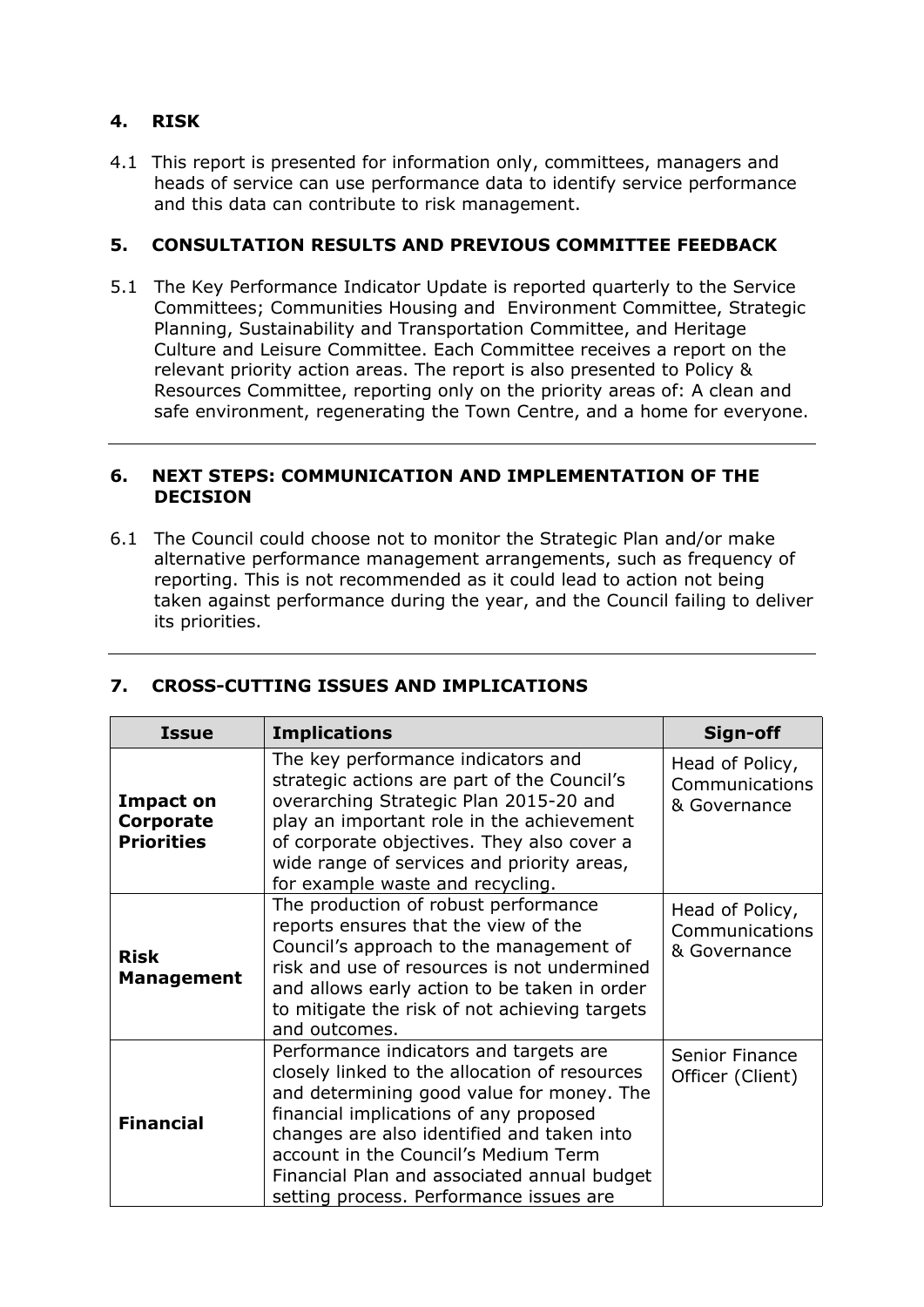|                                                        | highlighted as part of the budget monitoring<br>reporting process.                                                                                                                                                                                                                                                                                                                                                                                                                                                                                                                                                                                                                      |                                                                                |
|--------------------------------------------------------|-----------------------------------------------------------------------------------------------------------------------------------------------------------------------------------------------------------------------------------------------------------------------------------------------------------------------------------------------------------------------------------------------------------------------------------------------------------------------------------------------------------------------------------------------------------------------------------------------------------------------------------------------------------------------------------------|--------------------------------------------------------------------------------|
| <b>Staffing</b>                                        | Having a clear set of targets enables staff<br>outcomes/objectives to be set and effective<br>action plans to be put in place                                                                                                                                                                                                                                                                                                                                                                                                                                                                                                                                                           | Head of Policy,<br>Communications<br>& Governance                              |
| Legal                                                  | There is no statutory duty to report<br>regularly on the Council's performance.<br>However, under Section 3 of the Local<br>Government Act 1999 (as amended) a best<br>value authority has a statutory duty to<br>secure continuous improvement in the way<br>in which its functions are exercised having<br>regard to a combination of economy,<br>efficiency and effectiveness. One of the<br>purposes of the Key Performance Indicators<br>is to facilitate the improvement of the<br>economy, efficiency and effectiveness of<br>Council Services. Regular reports on the<br>Council's performance assist in<br>demonstrating best value and compliance<br>with the statutory duty. | Team Leader<br>(Corporate<br>Governance),<br><b>MKLS</b>                       |
| <b>Privacy and</b><br><b>Data</b><br><b>Protection</b> | The data will be held and processed in<br>accordance with the data protection<br>principles contained in the Data Protection<br>Act 2018 and in line with the Data Quality<br>Policy, which sets out the requirement for<br>ensuring data quality.<br>There is a program for undertaking data                                                                                                                                                                                                                                                                                                                                                                                           | Team Leader<br>(Corporate<br>Governance),<br><b>MKLS</b>                       |
| <b>Equalities</b>                                      | quality audits of performance indicators.<br>The Performance Indicators reported on in<br>this quarterly update measure the ongoing<br>performance of the strategies in place. If<br>there has been a change to the way in<br>which a service delivers a strategy, i.e. a<br>policy change, an Equalities Impact<br>Assessment is undertaken to ensure that<br>there is no detrimental impact on<br>individuals with a protected characteristic.                                                                                                                                                                                                                                        | Equalities &<br>Corporate Policy<br>Officer                                    |
| <b>Crime and</b><br><b>Disorder</b>                    | None Identified                                                                                                                                                                                                                                                                                                                                                                                                                                                                                                                                                                                                                                                                         | Policy &<br>Information<br>Manager                                             |
| <b>Procurement</b>                                     | Performance Indicators and Strategic<br>Milestones monitor any procurement<br>needed to achieve the outcomes of the<br>Strategic Plan.                                                                                                                                                                                                                                                                                                                                                                                                                                                                                                                                                  | Head of Policy,<br>Communications<br>& Governance,<br>& Section 151<br>Officer |

# **8. REPORT APPENDICES**